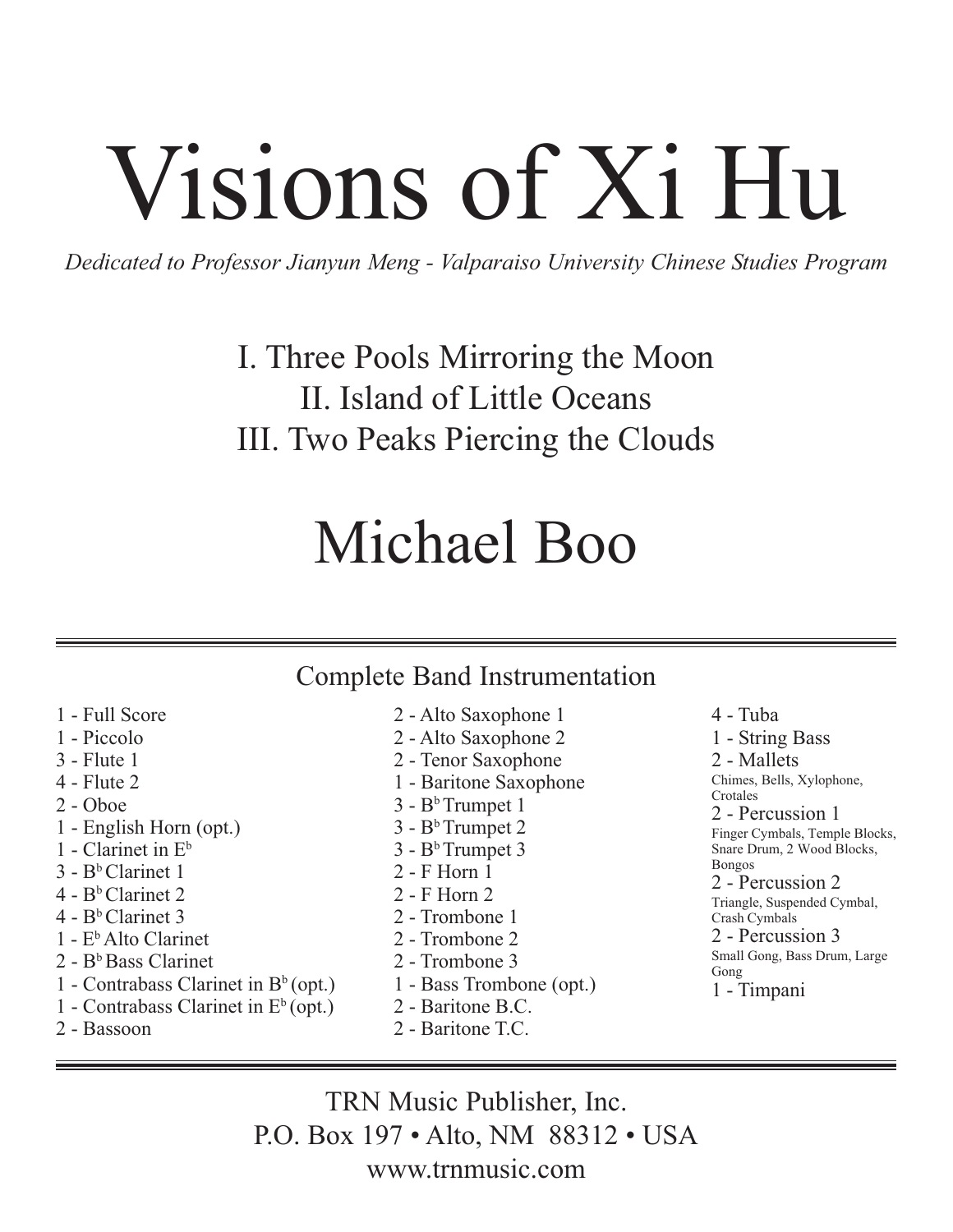#### **About the Music - - -**

**Visions of Xi Hu** is a suite of three movements that was inspired by reading about the various sites around the famed lake XI Hu in Hangzhou, China, a site I've been honored to visit. These locations have beautifully poetic names that highlight the characteristics of the surrounding environment. Each name inspired one of the three movements of original melodies.

**I. Three Pools Mirroring the Moon** is based on the five-tone pentatonic mode heard in much of Oriental music. It suggests staring into the calm water during a moonlit night and feeling a sense of bliss from viewing the lovely reflections.

**II. Island of Little Oceans** is also based on the pentatonic mode. It's a simple melody stated by four different combinations of instruments. The mood suggests being on the island and being aware of all tension leaving one's body from being surrounded by the peaceful waters.

**III. Two Peaks Embracing the Sky** is a dramatic and forceful work, very percussive and loud. It opens with the brass stating a series of six major chords (the first peak), each progressively a fifth higher than the previous one. (For example: C-G-D-A-E in the Western system of tonality.) The woodwinds then play six minor chords (the second peak) based on the same pitches. This give-and-take between the sections of the band builds up to a climax of intense power.

**Visions of Xi Hu** is dedicated to Jianyun Meng.

### **About the Composer - - -**



**Michael Boo** is a former band director, a professional creative writer and the Staff Writer for Drum Corps International. He holds a Bachelor of Music Education degree from VanderCook College of Music and a Master of Music degree from Northern Illinois University with a major in music composition and theory. He is also a church handbell choir director and an assistant director of a community band in northwest Indiana.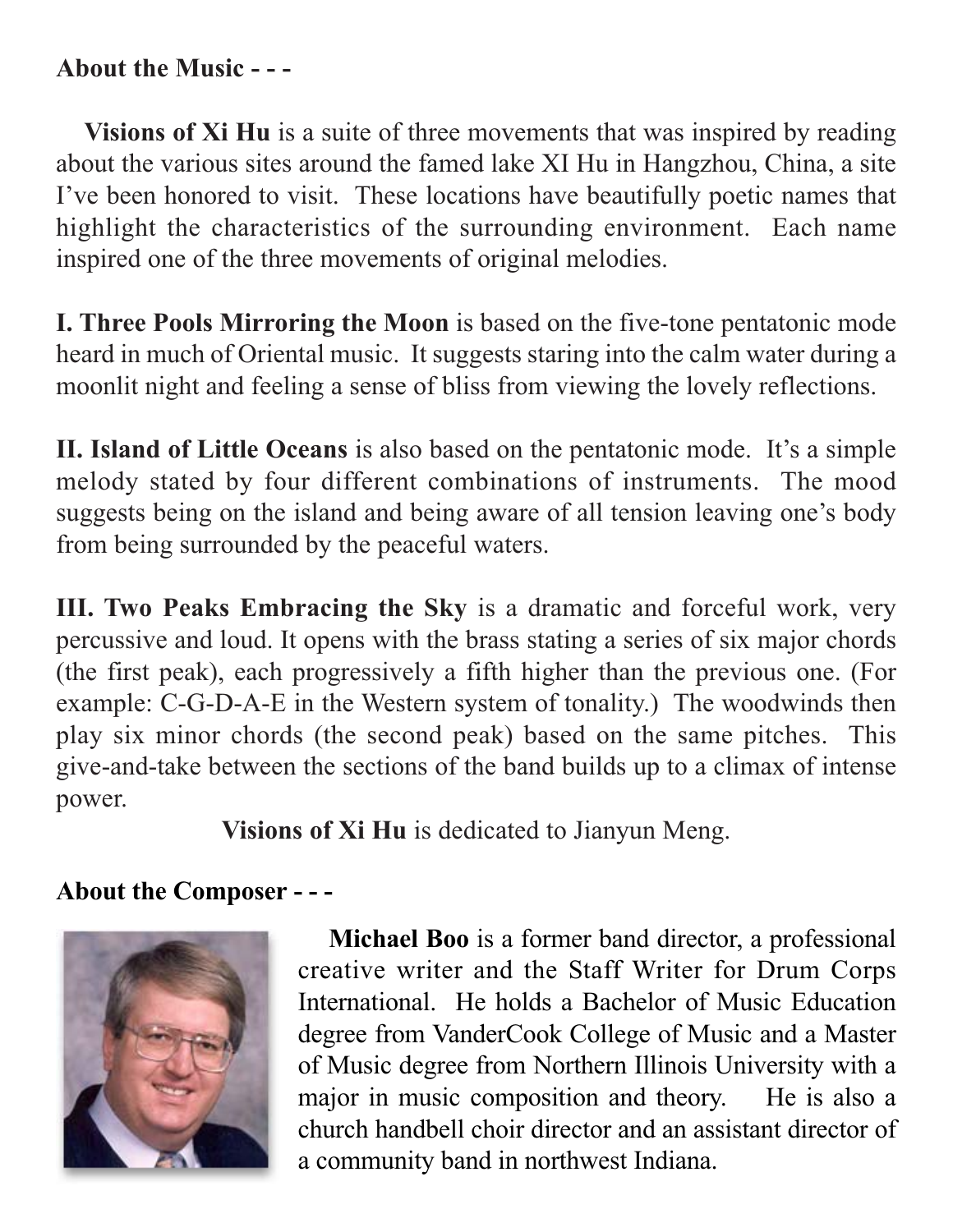

*Dedicated to Professor Jianyun Meng—Valparaiso University Chinese Studies Program* 



GRADE 3 TRN2007-BO1

Copyright © MMVII by TRN MUSIC PUBLISHER, INC. All Rights Reserved. Printed in U.S.A. International Copyright Secured.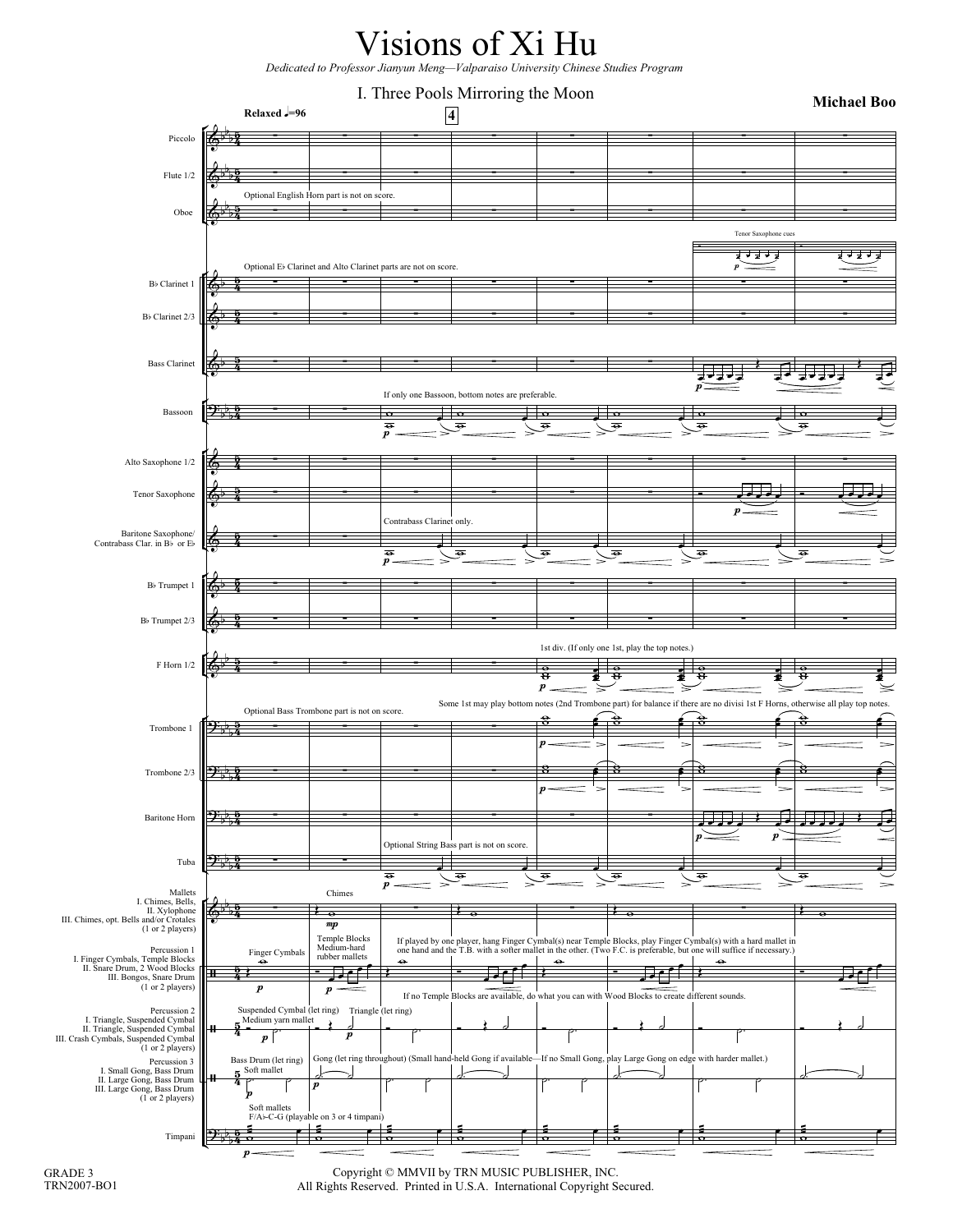

4